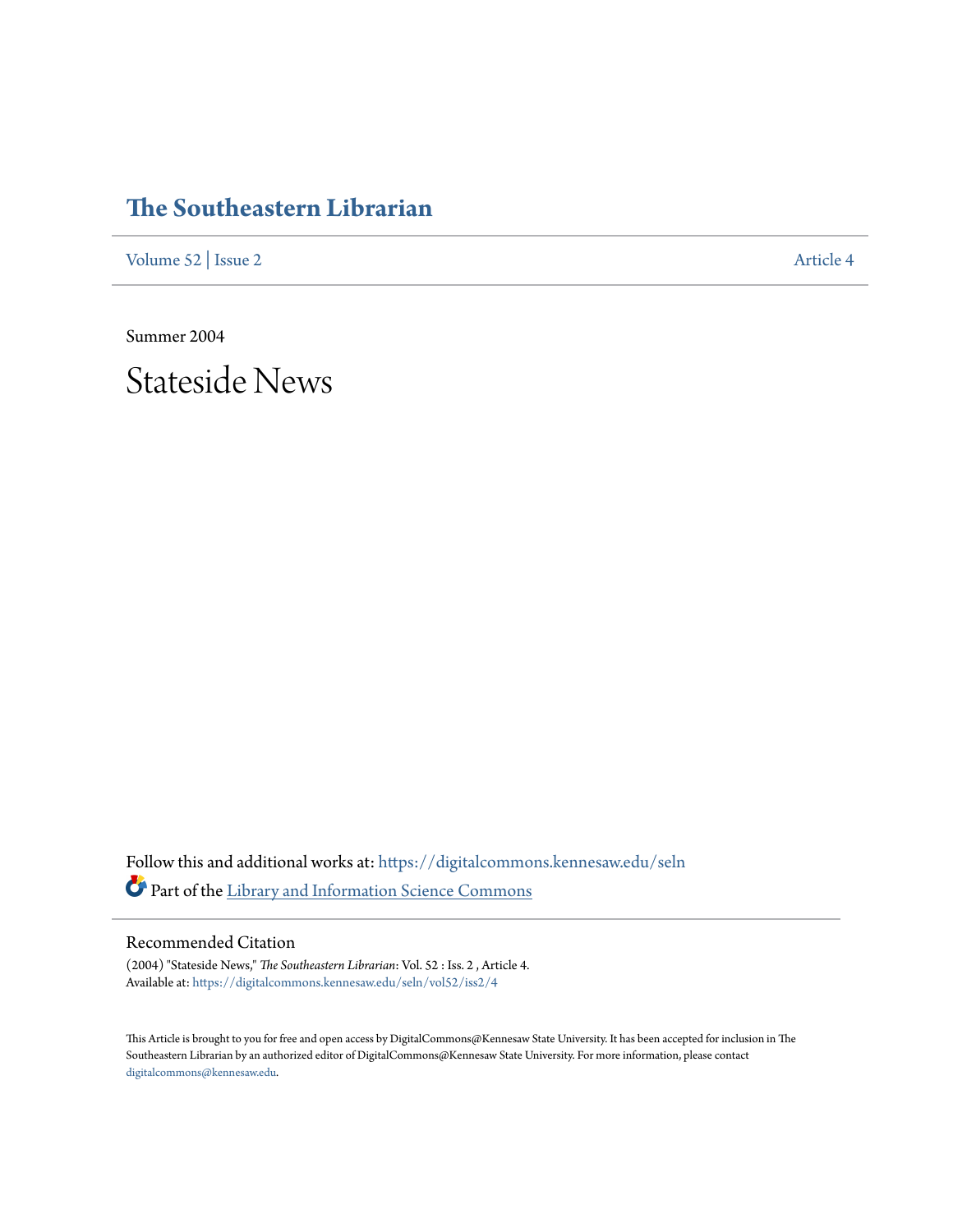# *Alabama*

#### **Alabama Inaugurates History Web Portal**

During the Alabama Library Association Centennial Conference in April 2004, Dr. Robert S. Martin, director of the Institute of Museum and Library Services (IMLS), introduced public access to AlabamaMosiac, a webportal for Alabama history. The project is sponsored by the Network of Alabama Academic Libraries (NAAL), and made possible in part through a \$500,000 grant from IMLS. NAAL is assisting libraries, museums, archives, and other repositories to digitize materials from special collections that will enrich research in Alabama history topics. The portal, currently under development, can be found at <http://alabamamosaic.org/>. The search engine

and digital file management system are part of Encompass provided by Endeavor, Inc.

#### **Media Center Opens**

The University of Alabama Libraries has opened a leading edge, digital media production center for students on the second floor of Gorgas Library. As an open resource for the University's students at large, the Lillie Florence Jones Sanford Media Resource and Design Center, also known as THE R&D, provides students with collaborative and interdisciplinary learning opportunities. The facility will feature computers, audio-visual hardware, software, and instruction, and will give students the experience of becoming producers and authors of multimedia content. Resources in THE R&D will allow students to work in graphic design, Web design, remote file transfer, page layout, video editing, DVD authoring, audio recording, musical composing, CD authoring, and file format conversions. For more information about THE R&D, contact Dickie Cox, Media Services Coordinator, University Libraries, rccox @bama.ua.edu. Online information is available at http://www.lib.ua.edu/randd/

#### **University of Alabama Receives Grant**

The University of Alabama Libraries, in partnership with the University of Wisconsin-Madison, General Library System, has received a grant of \$226,653 from the Institute of Museum and Library Services (IMLS) to digitize publishers' book bindings and develop a thesaurus and glossary of trade binding terminology. The three-year grant will permit the libraries to develop a digital encyclopedia documenting the history and artistry of decorative book bindings produced between 1815 and 1925. The Web-accessible database

produced through the grant will include up to  $10,000$  images of 19<sup>th</sup> century trade book bindings, including covers, spines, end papers, and title pages.

### *Arkansas*

#### **Encyclopedia Arkansas**

An ambitious endeavor to produce The Encyclopedia of Arkansas History and Culture has been undertaken by the Butler Center for Arkansas Studies, a department of the Central Arkansas Library System. The encyclopedia will be a comprehensive reference tool available in multiple formats and will cover Arkansas history, politics, culture, folklore, and more. The online version will be introduced during a celebration of Arkansas Statehood Day on June 15, 2005. Soon to follow will be the CD/DVD version, complete with lesson plans and instructional materials for grades K-12. A two-volume print edition will be published in 2010. Updating of the online version will be continual. Several grants have contributed to the feasibility of the project.

### **Clinton Presidential Library to Open This Fall**

The opening celebration of the Clinton Presidential Center will be held November 14-18, 2004. The Center is located on the banks of the Arkansas River in downtown Little Rock's River Market District. The Center will include a museum, an archival collection, and educational and research facilities. Adjacent to the Center will be the University of Arkansas Clinton School of Public Service. The Clinton School will begin offering degrees in public service in the fall of 2004. The Presidential Center and the School of Public Service are both located within a thirtyacre park that will include a pavilion, an amphitheater, a children's playground, and walking/biking trails.

#### **Watercolorists Exhibition Held**

The 34th Annual Mid-Southern Watercolorists Exhibition was held April 3 - May 29, 2004, in the Showcase Arkansas Gallery of the Central Arkansas Library System's Cox Creative Center. The exhibit featured entries from Alabama, Arkansas, Arizona, Florida, Georgia, Missouri, Tennessee, and Texas. The Central Arkansas Library System's annual exhibition is coordinated by its history and archives division. The division's large permanent collection on Arkansas history and culture includes numerous holdings in the visual arts.

### *Florida*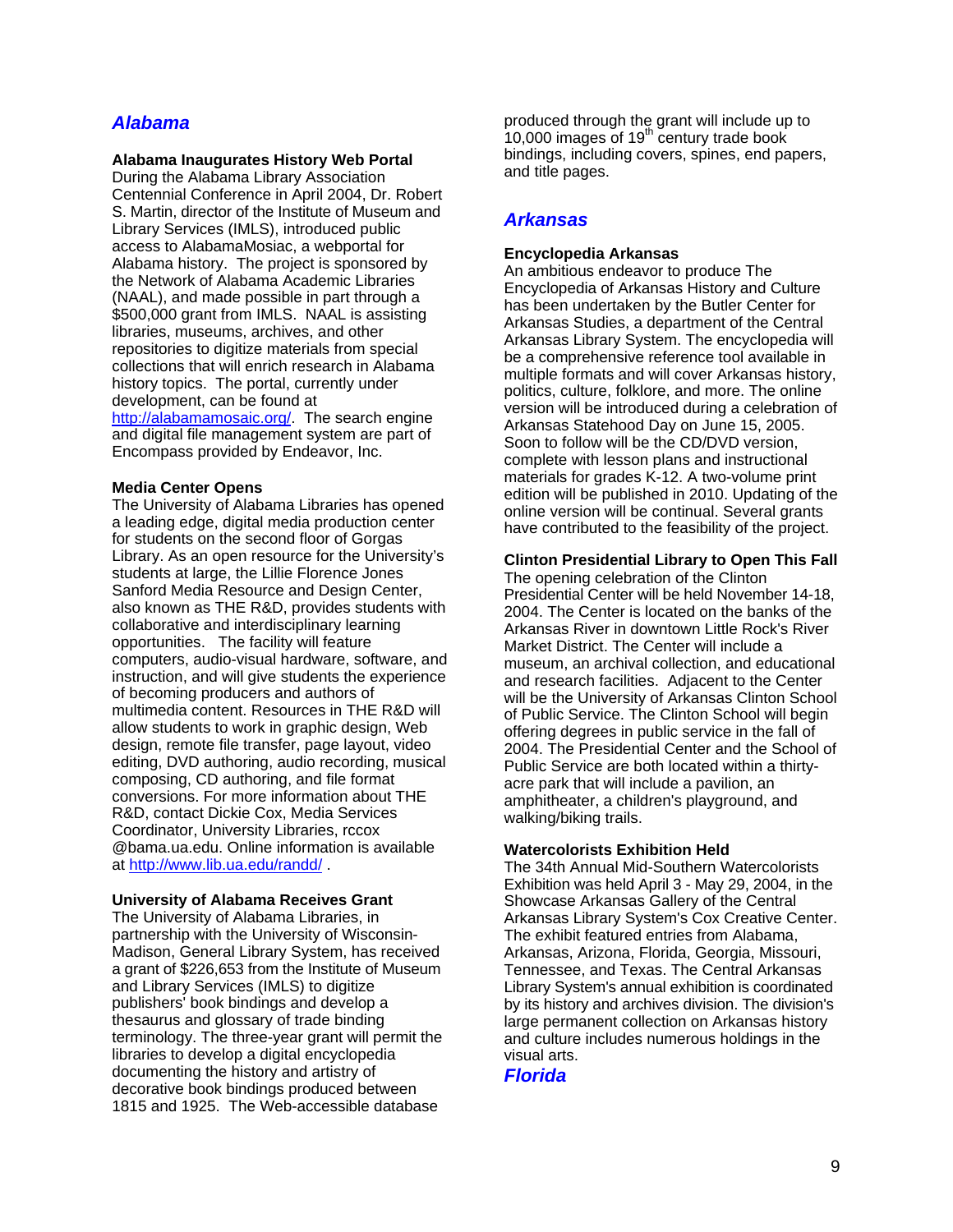### **Anonymous Donors Give USF Medieval Manuscripts Worth \$4.5 Million**

The University of South Florida Libraries has received a medieval manuscript collection as an estate gift, USF President Judy Genshaft announced at a benefit reception in February. Worth an estimated \$4.5 million, this collection of sacred writings documents the religious beliefs and practices of Christians, Muslims and Buddhists and provides an invaluable and often aesthetically beautiful record of humanity's quest for the divine. The collection is on display through Aug. 31 in the library's Special Collections Reading Room on the fourth floor. This exhibition is the second in the six-part series *Sacred Leaves*, which features selections from the gift collection. Faculty and students of the School of Art and Art History and the Tampa Library's Special Collections staff have collaborated to produce the display.

### **UCF Opens Rosen College of Hospitality Management Library**

The University of Central Florida (UCF) Libraries opened the Rosen College of Hospitality Management Library on January 5, 2004. The 9,000 square foot branch is an integral component of the school's new, \$28 million campus located near International Drive and the Orange County Convention Center, in the heart of Central Florida's tourist and convention region. The library offers seating for 150, 24 public access computers, wireless laptops for checkout, a 25-seat instruction room, media workstations, group study rooms, an opening collection of 4,000 volumes (with capacity for 17,000), 80 print serial subscriptions onsite, and access to the entire UCF Libraries collection. The library will serve the research needs and interests of the Rosen School's 900 students and faculty, the greater UCF community, as well as providing an information resource for the hospitality industry in Central Florida. Staffing consists of two librarians, three support staff and six student assistants. The campus of the Rosen College of Hospitality Management was made possible



largely through a generous gift of Orlando

hotelier and UCF trustee Harris Rosen. For more information go to

<http://www.library.ucf.edu/Rosen/>. Pictured above are left to right: Barry Baker, Director of UCF Libraries; Abraham Pizam, Dean of the UCF Rosen College of Hospitality Management; and Deborah Ebster, Head of the UCF Rosen Library. Dean Pizam is checking out the first book at the Rosen Library.

### **Library Wins Betty Davis Miller Award**

The LeRoy Collins Leon County Public Library System was named winner of the Florida Library Association's 2004 Betty Davis Miller Award for *Baby Time: A Storytime Program for Infants and Caregivers.* The award recognizes outstanding direct library service to youth in Florida by a library or library organization. Developed in response to emerging trends in the library's traditional storytime programs, Baby Time targets babies and toddlers  $(0 - 2 \frac{1}{2})$  years) and their parents or caregivers. The Baby Time program aims to nurture a love of reading and language by using songs, music, finger rhymes, action rhymes, poems and short stories. Pictured below from left to right are Mary Jo Peltier, Public Services Manager; Maria Mena, Youth Services Coordinator; and Gary Crew, Youth Services



Librarian.

# *Georgia*

# **Teens Win Poetry Contest**

The Sequoyah Regional Library System held its first annual poetry-writing contest during April, the month designated by the Academy of American Poets as National Poetry Month. Over 90 poems were submitted by 70 teens, aged 13 to 18. Three judges--Harry Farrell, a former school principal, Patti Baker, a Cherokee County Board of Education member, and Linda Stetson, from the Georgia Public Library Service--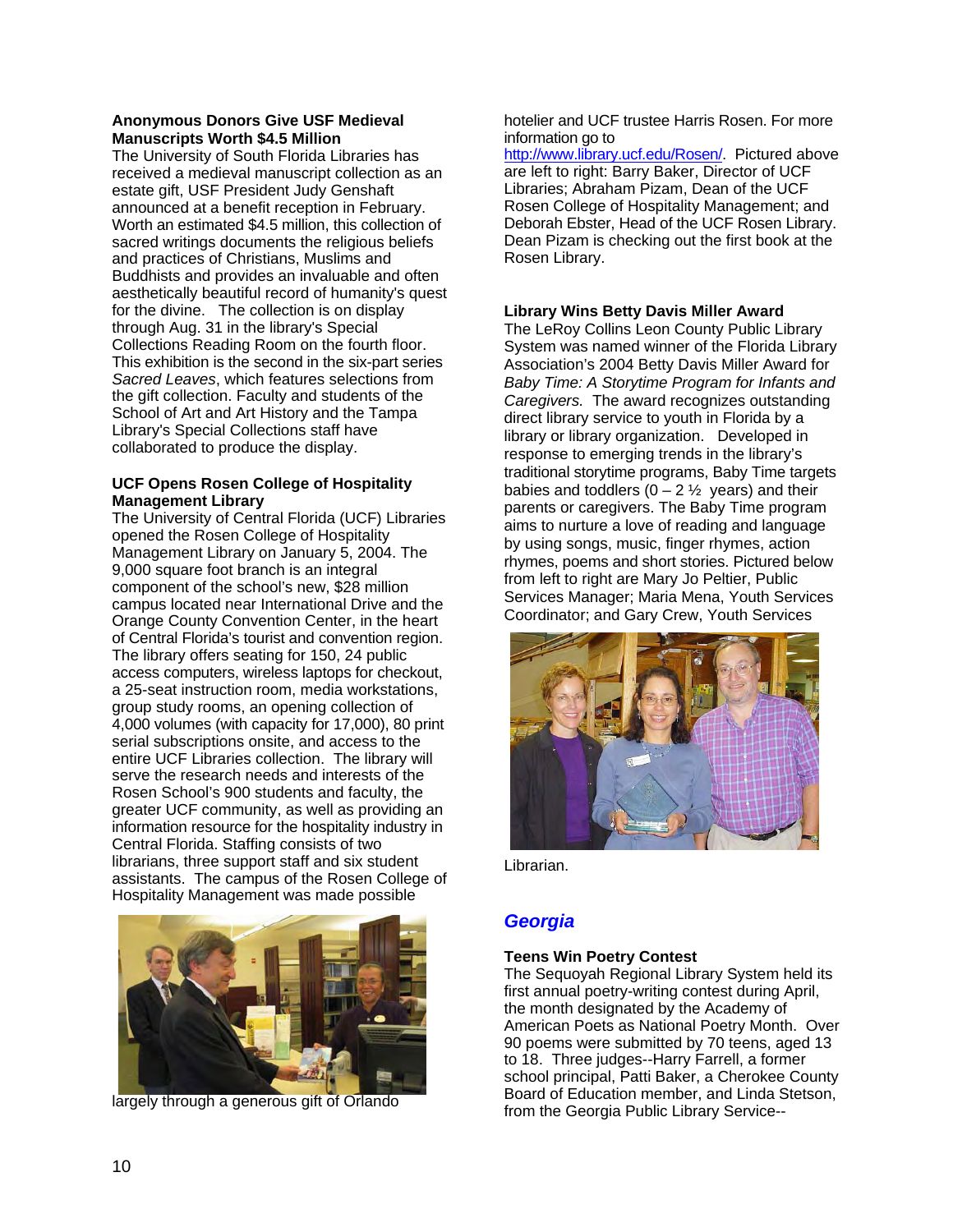selected a winning poem in each of two age groups--13 to 15 years old and 16 to 18 years old, and an overall runner-up. The  $1<sup>st</sup>$  place award in the 13-15-year old category was presented to Amanda Schroeder of Woodstock. The  $1<sup>st</sup>$  place award in the 16-18 year old category was presented to Hannah Bobo of Holly Springs. Each  $1<sup>st</sup>$  place winner received a \$100 savings bond from the Bank of North Georgia. Runner-up was awarded to Caleb Smith of Fairmount. The contest was open to all teens in Cherokee, Gilmer, and Pickens Counties and was conducted by Deborah Corrao and Jan Fogarty of the Youth Services Department.

# *Kentucky*

### **KLA Update**

The Kentucky Library Association (KLA) held a successful joint conference with the Kentucky School Media Association in October, 2003 at the Galt House in Louisville. Over 600 attended. New officers were installed during the business meeting. KLA Executive Board members for 2004 are:

Carol Nutter- President Linda Kompanik - President-Elect Candy Zaluski - Secretary Sue Burch - Immediate Past President Tom Underwood - Executive Secretary

With a current membership of 1,596, the association is strong and financially healthy. KLA has recently partnered with Barnes & Noble and Amazon.com to generate additional association revenue. The KLA home page has links to these companies and a percentage of the sales from orders placed through these links comes back to the state library association. This partnership is a result of the work of the Membership Committee during 2003 and 2004.

# *Louisiana*

### **Louisiana Students Choose 2004 Young Readers' Choice Award Winner**

Students across Louisiana have chosen *Petite Rouge: A Cajun Red Riding Hood* (Dial Books for Young Readers, 2001) as the winner of the 2004 Louisiana Young Readers' Choice Award. Authored by Mike Artell of Mandeville, the winning title garnered 3,434 votes from Louisiana third, fourth and fifth graders. The Louisiana Young Readers' Choice Award is a reading enrichment program of the Center for the Book

in the State Library of Louisiana. A committee of school and public librarians chooses the 15 recent children's titles that comprise each year's YRCA ballot. The list offers young readers a well-balanced array of books in various genres, including fiction, nonfiction, folklore and poetry. *The Other Side,* by Jacqueline Woodson (Penguin USA, 2001), received 1,469 votes, making it the 2004 Honor Book. "Studies indicate that children who read for pleasure are more likely to excel at reading and succeed in school," noted State Librarian Thomas F. Jaques. "Teachers, librarians and parents recognize that the Young Readers' Choice Award program is an excellent way to encourage Louisiana students to read by enabling them to participate in selecting the winning book." More information about the Louisiana Young Readers' Choice Award program, including a list of titles on the 2005 ballot, is available from the State Library web site at http://www.state.lib.la.us/.

# *Mississippi*

#### **"Mississippi Reads"** *Girl In Hyacinth Blue* Mississippi Reads," a statewide reading project of the Mississippi Library Commission and the Mississippi Center for the Book, kicked off April 1, 2004. The program is designed to encourage Mississippians to read and discuss the same book during 2004. The selection complements The Glory of Baroque Dresden exhibit currently on display in Jackson. The selected book, *Girl in Hyacinth Blue,* by Susan Vreeland, shares the same historical theme and period and offers many opportunities for learning through history, art, and literature. Book discussions and programs relating to the theme will be held around the state. "Mississippi Reads" is a partnership between the Mississippi Humanities Council, the Mississippi Commission for International Cultural Exchange, Inc., Friends of Mississippi Libraries, Inc., and the Mississippi Library Commission. The mission of the Mississippi Center for the Book is to celebrate Mississippi's rich literary heritage through reading, writing and the books arts. The Center for the Book is an affiliate of the Library of Congress Center for the Book program.

### **Digital Desktop Comes to MSU**

A unique collaboration between Mississippi State University and the Maryland-based National Agricultural Library is allowing Mississippi researchers easier and faster access to the most recent science-based agricultural information available. In a recent campus ceremony,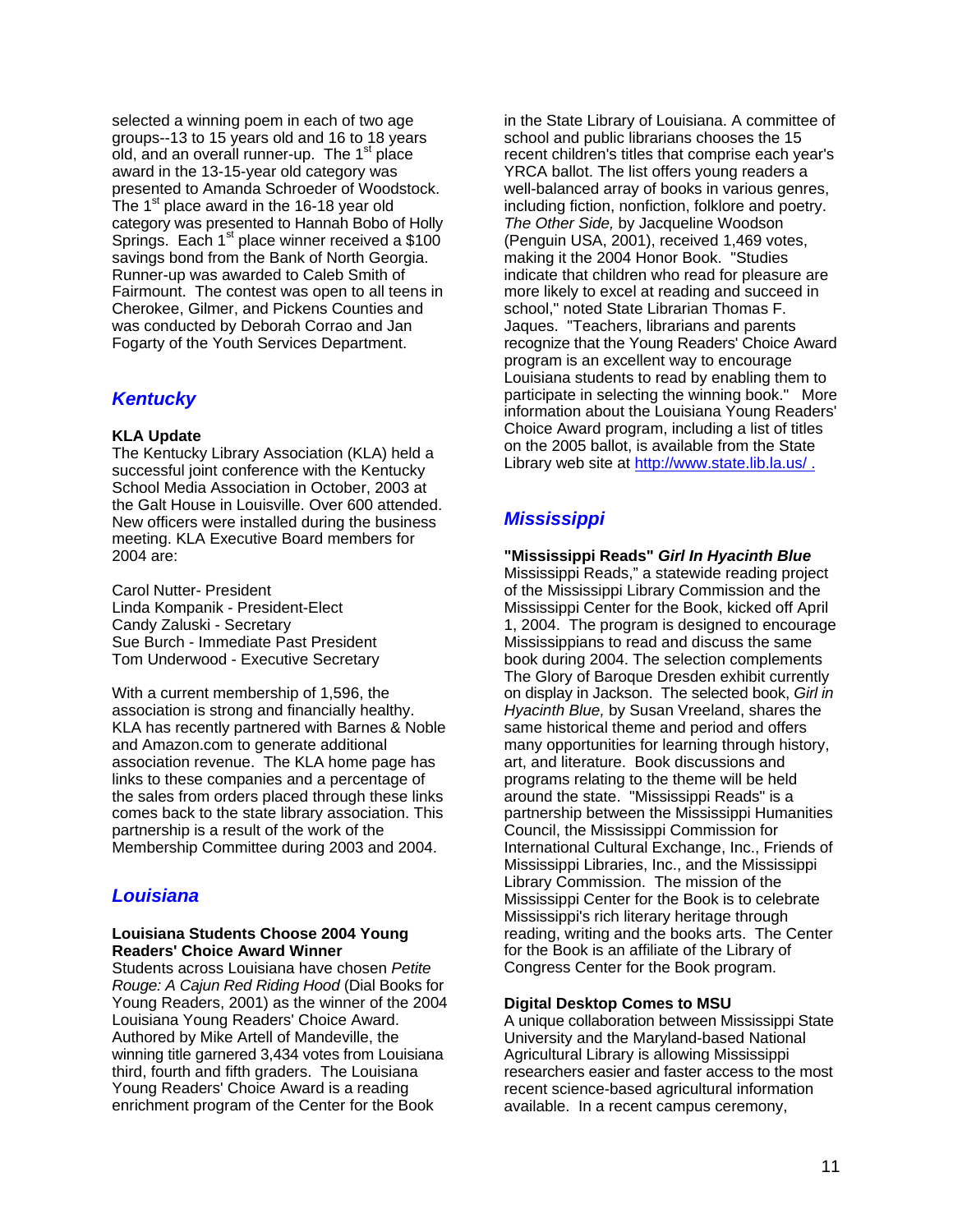university President Charles Lee and NAL director Peter R. Young officially inaugurated the first-of-its-kind partnership between the Bethesda facility, the world's leading repository of agricultural materials, and MSU. Called DigiTopor Digital Desktop-the service now being demonstrated at Mitchell Memorial Library provides full-text electronic access to resources in the agricultural sciences, as well as reference and article delivery services. The project also is testing the feasibility, costs and effectiveness of the system, with the goal of potentially expanding to other universities. For MSU agricultural researchers spread among Mississippi's 82 counties, the project will mean easy access to thousands of current journals and newspapers, said Vance Watson, MSU vice president for agriculture, forestry and veterinary medicine. The MSU Libraries already participates in the NAL's Agricultural Online Access, or AGRICOLA, which contains bibliographic records of materials acquired by NAL and cooperating institutions in agricultural and related sciences. The National Agricultural Library ([http://www.nal.usda.gov](http://www.nal.usda.gov/) ) is part of the Agricultural Research Service, the U.S. Department of Agriculture's primary agency for scientific study. Pictured below: Dean of Libraries Frances Coleman assists President Charles Lee (second from left) with documents formalizing a new collaboration between Mississippi State and the National Agricultural Library. Looking on are NAL director Peter Young (second from right) and Vance Watson, the university's vice president for agriculture, forestry and veterinary medicine.



# *North Carolina*

#### **NCSU Libraries Receives ALA Award for Excellence in Reference Services**

The North Carolina State University Libraries is the 2004 recipient of The Gale Group Award for Excellence in Reference and Adult Services awarded by the Reference and User Services

Association (RUSA), a division of the American Library Association (ALA). The \$3,000 award and citation, donated by The Gale Group, recognizes a library or library system for developing an imaginative and unique library resource to meet users' reference needs. The NCSU Libraries won the award for the creation of the U.S. Congressional Bibliographies Web site. The database is freely available via the Internet. Users should go to the NCSU Libraries' Research Resources page

[www.lib.ncsu.edu/eresources/](http://www.lib.ncsu.edu/eresources/) and click on the link entitled "Congressional Bibliographies."

### **NCSU Librarians Receive Samuel Lazerow Fellowship**

Karen M. Letarte and Jacqueline P. Samples, both Cataloging Department librarians at North Carolina State University, are the joint recipients of the 2004 Samuel Lazerow Fellowship, which includes an award of \$1,000 to support travel or writing. The fellowship, sponsored by Thomson Scientific and presented annually by the Association of College and Research Libraries (ACRL), fosters advances in collection development and technical services. In their fellowship application, Letarte and Samples presented a research proposal focused on the Functional Requirements for Bibliographic Records (FRBR). Their proposal was entitled "Looking at FRBR Through Users' Eyes: Toward Improved Catalog Displays for Electronic Serials."

# *South Carolina*

### **University of South Carolina Acquires Unique Fitzgerald Collection**

More than 2,000 manuscript pages of screenplays written by F. Scott Fitzgerald during 1937-1938, when he worked for Metro-Goldwyn-Mayer in Hollywood, have been acquired by the University of South Carolina's Thomas Cooper Library. The collection, which comprises the largest single cache of Fitzgerald manuscripts ever offered for sale, was purchased with private funds for \$475,000. According to American novelist, John Jakes, "The acquisition is important to the teaching and study of Fitzgerald now and for decades to come. Understanding an author's process is fundamental to understanding his finished work, and that's especially true of the 'Hollywood Period,' much of which is still befogged in rumor and half-truth." The new collection will be called the Warner Brothers Collection of F. Scott Fitzgerald Screenplays and